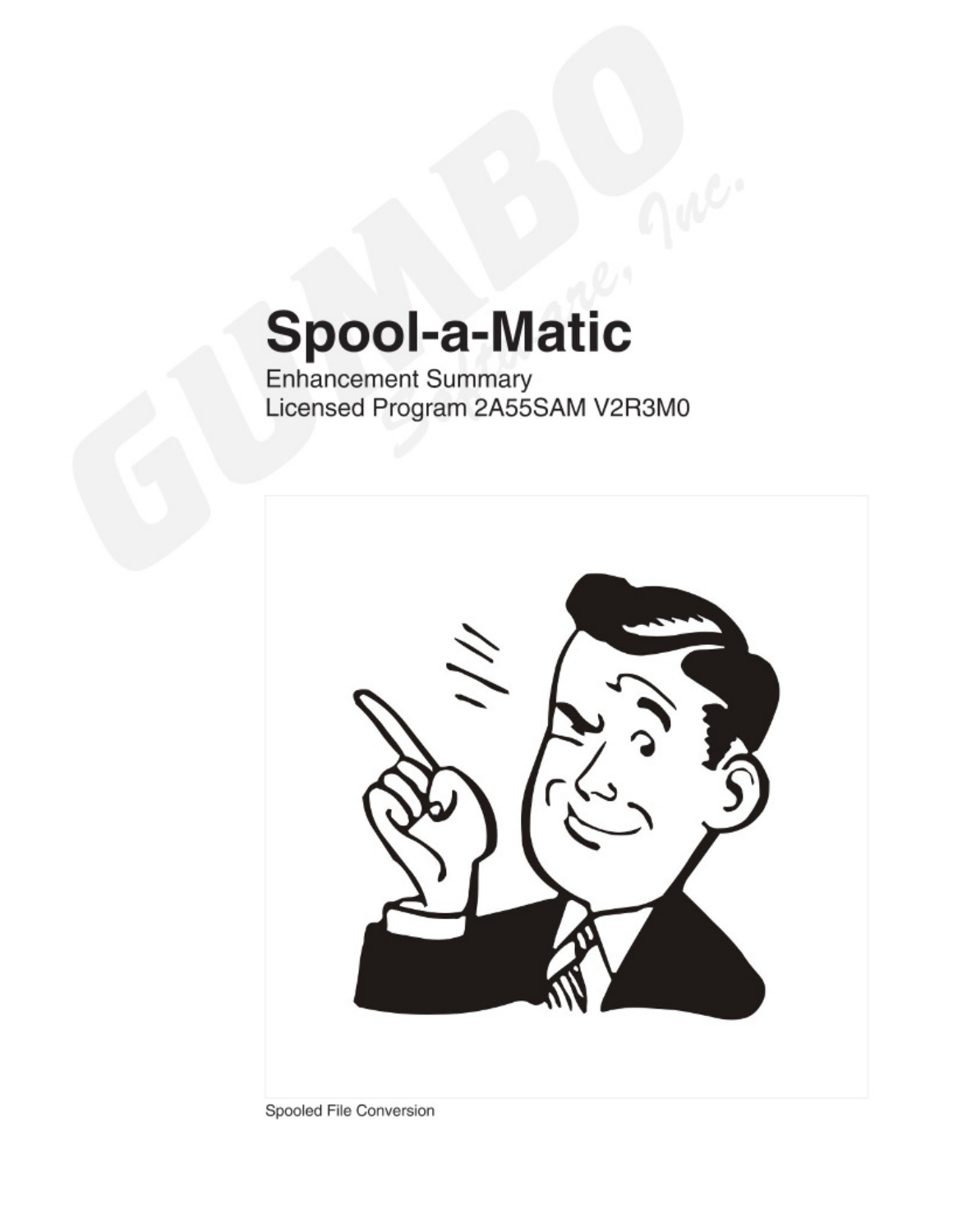## <span id="page-1-0"></span>**Edition**

**Twelfth Edition (November 2009)** 



809 W Howe St Seattle, WA 98119 United States of America Phone: (206) 284-5078 Email: support@gumbo.com Web: www.gumbo.com

© Copyright Gumbo Software, Inc. 1998, 2009. All Rights Reserved.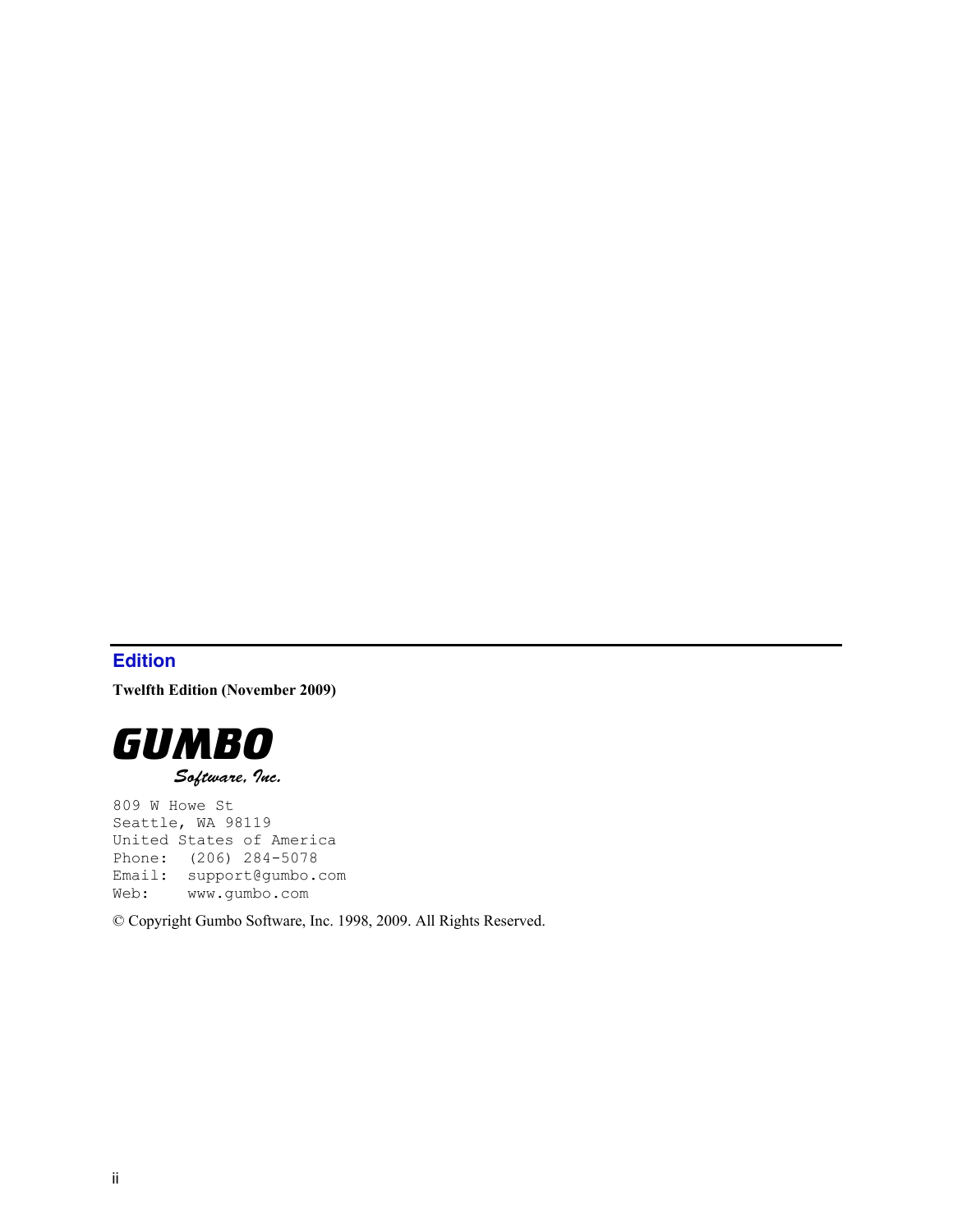# <span id="page-2-0"></span>**Contents**

| <b>Enhancements For Spool-a-Matic</b> |  |
|---------------------------------------|--|
|                                       |  |
|                                       |  |
| Product Manual "Enhancements"7        |  |
|                                       |  |
| CHGSAMDFT Shipped Defaults Changed7   |  |
|                                       |  |
|                                       |  |
| Graphic Object Processing Changes8    |  |
|                                       |  |
|                                       |  |
| National Language Support Component   |  |
|                                       |  |
|                                       |  |
| Program Distribution Changes9         |  |
|                                       |  |
|                                       |  |
| Space Management Component Changes10  |  |
| Spool Component Changes10             |  |
| Spool User Interface Changes 10       |  |
| LibTiff Component Changes10           |  |
| Text Generation Changes 10            |  |
| ZLib Component Changes 10             |  |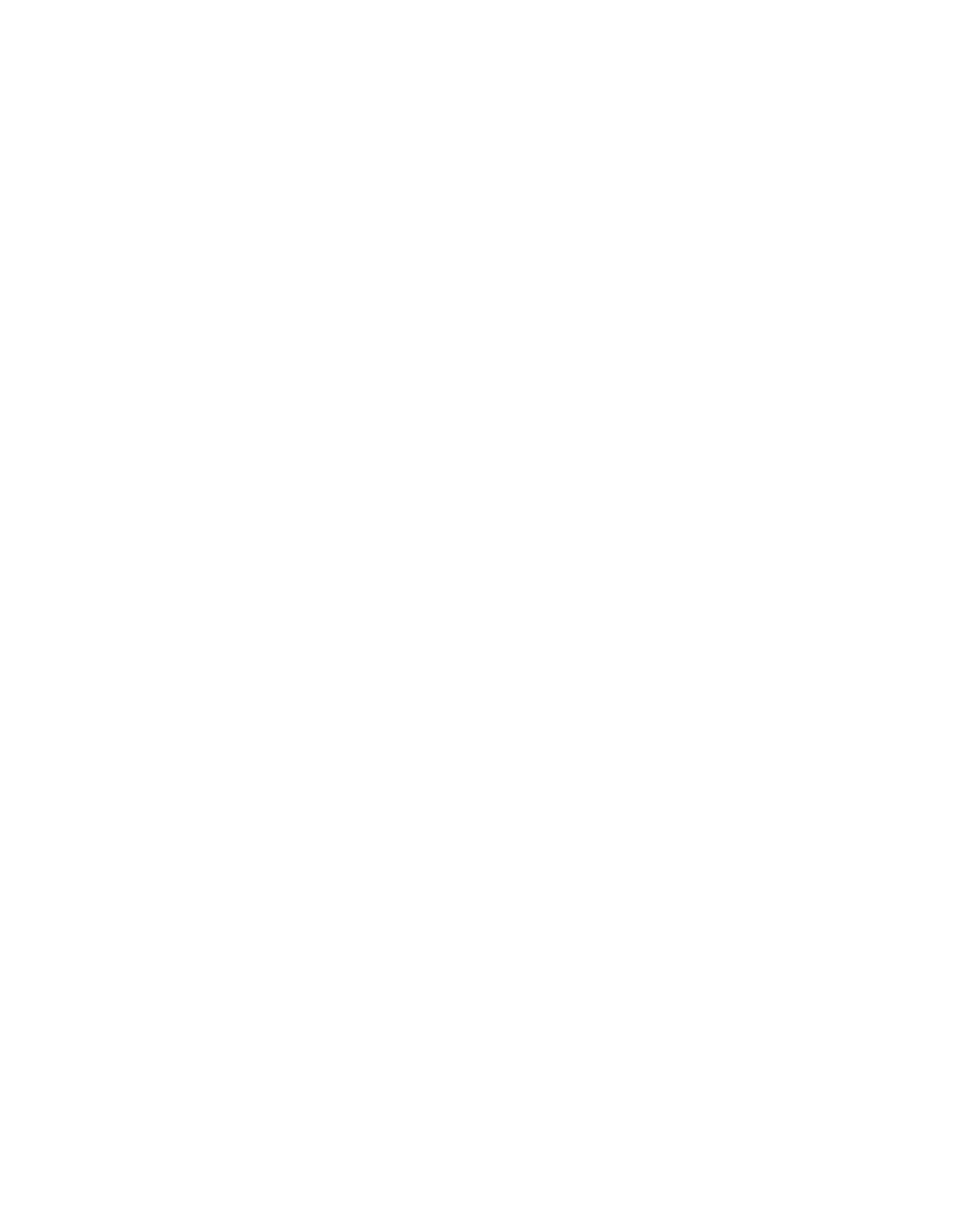#### <span id="page-4-0"></span>**Installation Instructions**

Read the Enhancement Summary to determine if any changes affect your installation.

Follow these instructions to install Spool-a-Matic V2R3M0 on your System i:

**Note:** If you have downloaded this software from the web, instructions specific to installing from the download can be found in the file "readme.htm" which is included in the download.

- 1. Sign on to the system as the security officer (QSECOFR).
- 2. Verify that your machine is at i5/OS V5R4M0 or later by running:

DSPDTAARA DTAARA(QGPL/QSS1MRI)

**Note:** If you are running a version of i5/OS earlier than V5R4M0 you can not install Spool-a-Matic V2R3M0 on your machine. You must install an earlier version of Spool-a-Matic or upgrade the operating system.

3. Verify that user domain objects are allowed in the libraries SPLAMATIC and QSRV, by running:

WRKSYSVAL SYSVAL(QALWUSRDMN)

Take option 5 to display the value. If the value is not \*ALL, use option 2 to add libraries SPLAMATIC and QSRV to the list of libraries where user domain objects are allowed.

**Note:** QSRV is required to correctly process PTFs when they are loaded and applied.

4. Insure that i5/OS will be able to verify the signatures that we apply to our product's objects by installing our Signing Certificate and Root CA Certificate using Digital Certificate Manager. Alternately, insure that signature verification will not prevent the restore operation by running:

WRKSYSVAL SYSVAL(QVFYOBJRST)

Take option 5 to display the value. If the value is 3 or higher, use option 2 to temporarily change the value to 1.

- 5. Mount the distribution media in the appropriate device.
- 6. Submit the Restore Licensed Program (RSTLICPGM) command to batch:

RSTLICPGM LICPGM(2A55SAM) DEV(device-name) LNG(2924)

**Note:** "device-name" is the device the media was mounted on and is usually OPT01.

**Note:** During the restore operation the system operator message queue may receive inquiry message CPA3DE4 "Directory not registered. (C G)". Unless you are using a directory naming convention similar to ours (that is the directory specified in the CPA3DE4's second level text is unrelated to our software), You can safely respond with a "G" to reestablish the relationship between the directory and the product. Typically the message will occur three times.

- 7. Enter your permanent authorization code by following the instructions on your Authorization letter.
- 8. Determine which PTFs were included on the media by entering the following command:

DSPPTF LICPGM(2A55SAM)

9. Visit www.gumbo.com to determine if newer PTFs are available. If so, download and install them. The bottom of our PTF web page also includes a listing of any IBM PTFs that affect the product.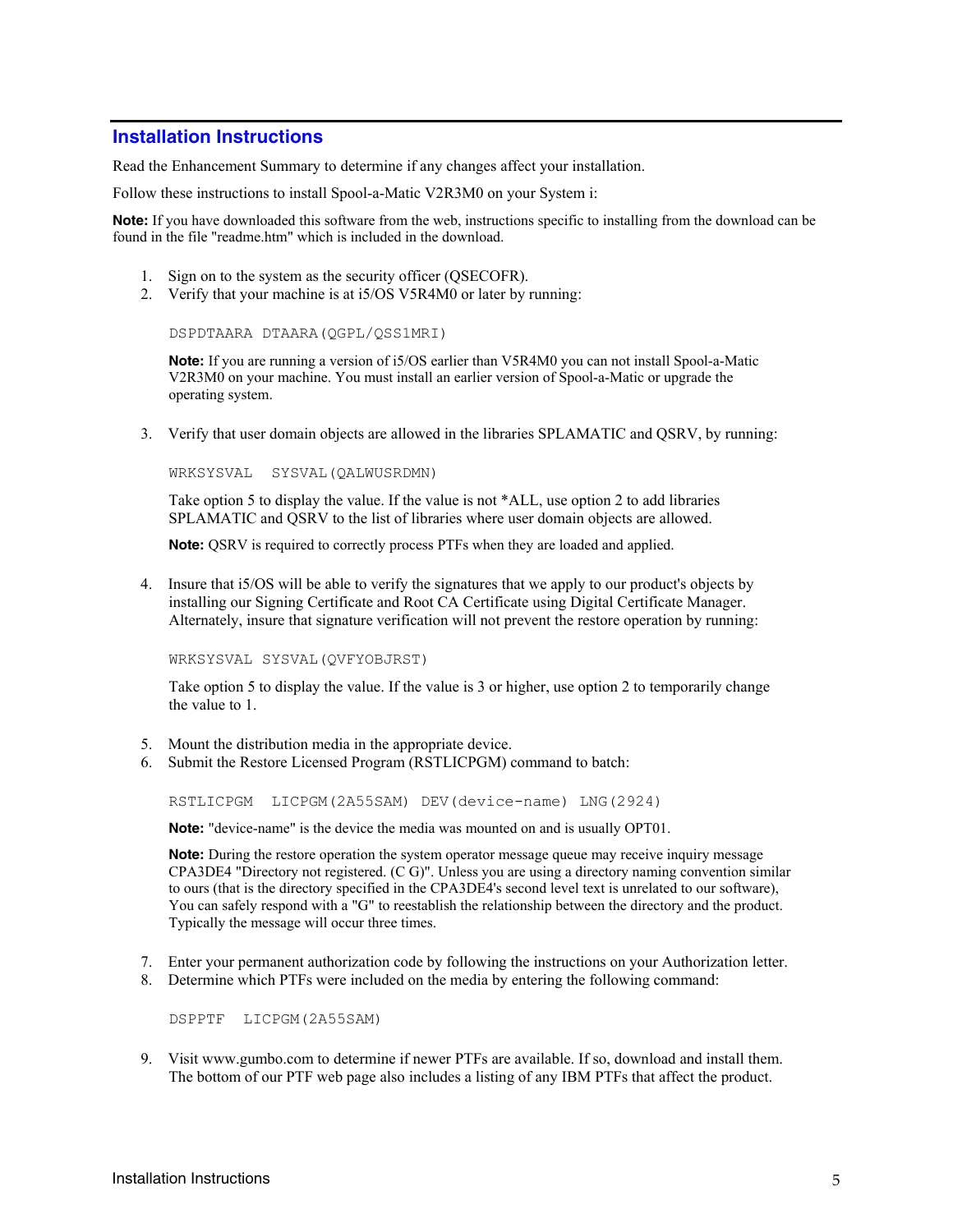**Note:** *GUMBO* recommends downloading the current cumulative PTF package after installing the software.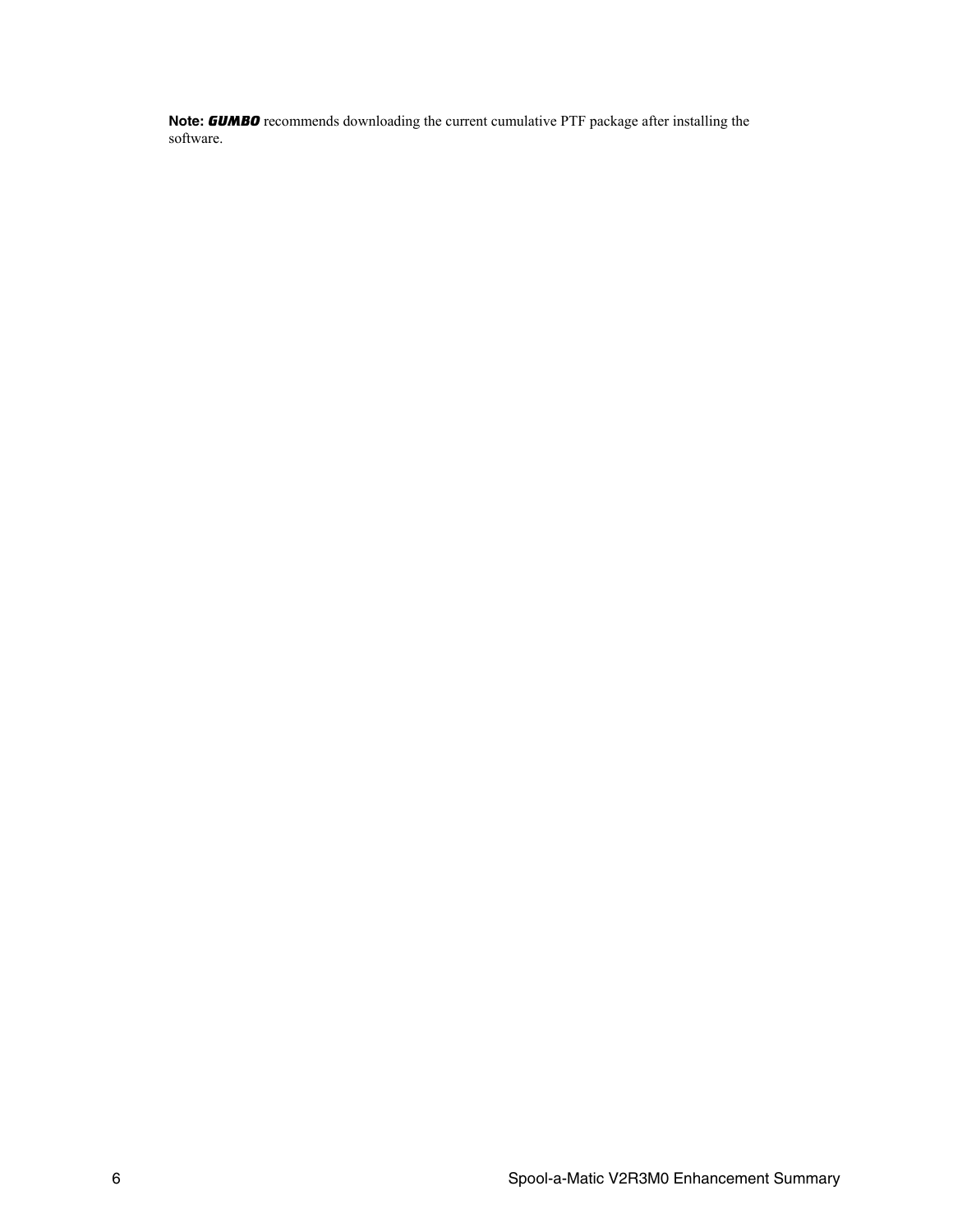#### <span id="page-6-0"></span>**Enhancements For Spool-a-Matic V2R3M0**

#### <span id="page-6-1"></span>**What's In This Section**

This section provides information on Spool-a-Matic enhancements for release V2R3M0, notes any customer code implications with a **COMPATIBILITY WARNING**, and describes where to find more information when applicable.

#### <span id="page-6-2"></span>**Product Build Enhancements**

The manner in which programs and service programs in our products are compiled and bound has undergone a significant change in order to incorporate and take advantage the \*TERASPACE storage model and \*LLP64 data model added to i5/OS.

You will probably not notice a difference, but you may face an exposure that is worth considering. Several of our products can call programs that you provide to perform processing. SpoolMail "Address mapping programs" and Report Manager "User process programs" are examples of this. If you do not use a "we call you" feature, you are not exposed. When source is compiled and a program bound, it specifies the storage model it uses, the activation group it attaches to and whether or not it is teraspace enabled. If you take the default values for these and you are coding in languages other than C and  $C++$  (RPG and CL for example), you are not exposed.

#### **COMPATIBILITY WARNING**

If on the other hand your programs are not teraspace enabled (the default for C and C++) and/or you are attaching to our product's activation group either by specifying ACTGRP(\*CALLER) or by specifying our named activation group, your program may fail when we call it. You can avoid this by changing your program to TERASPACE(\*YES) for the first, and compiling with ACTGRP(\*NEW) for the second.

**Note:** Spool-a-Matic does not contain any "we call you" interfaces.

#### <span id="page-6-3"></span>**Product Manual "Enhancements"**

In a sad passing, the printed manual's command diagrams have been retired. They have been replaced by the output of IBM's Generate Command Documentation (GENCMDDOC) command, the new "normal". While we view them as inferior, they obviate the grueling job of hand maintaining the diagrams. We won't miss the work.

With the change, the printed and green screen version of the manual have been converged. Both are now generated from the green screen UIM help source. In most instances this means that the figures in the printed manual have been degraded to the level available using UIM. Their level was never high to begin with.

The convergence will make it easier to better document the product as it only needs be done once. And being machine generated, the documentation is much easier to manipulate. If you have suggestions for format improvement, we'd like to hear them.

#### <span id="page-6-4"></span>**\*TIFF Transforms Enhanced**

The \*TIFF related transforms have been enhanced. Previously \*TIFF transforms could only convert a spooled file in it's entirety. Now spooled files can be subsetted using the pagerange parameter and or split using the \*PAGDTA feature when \*TIFF transforms are specified.

#### <span id="page-6-5"></span>**CHGSAMDFT Shipped Defaults Changed**

When a new release of Spool-a-Matic is installed over and existing release, the existing values set using the Change Spool-a-Matic Default (CHGSAMDFT) command are preserved. With this release several of the values shipped as the initial defaults have changed:

- Reference printer device (REFPRTDEV) was changed from \*SYSVAL to \*HPTASCII.
- Refprtdev offset default (REFOFFSET) left was change from 0 to 360, right from 0 to 240.
- PDF apply noprtbdr to overlay (PDFNPBOVL) was changed from \*NO to \*YES.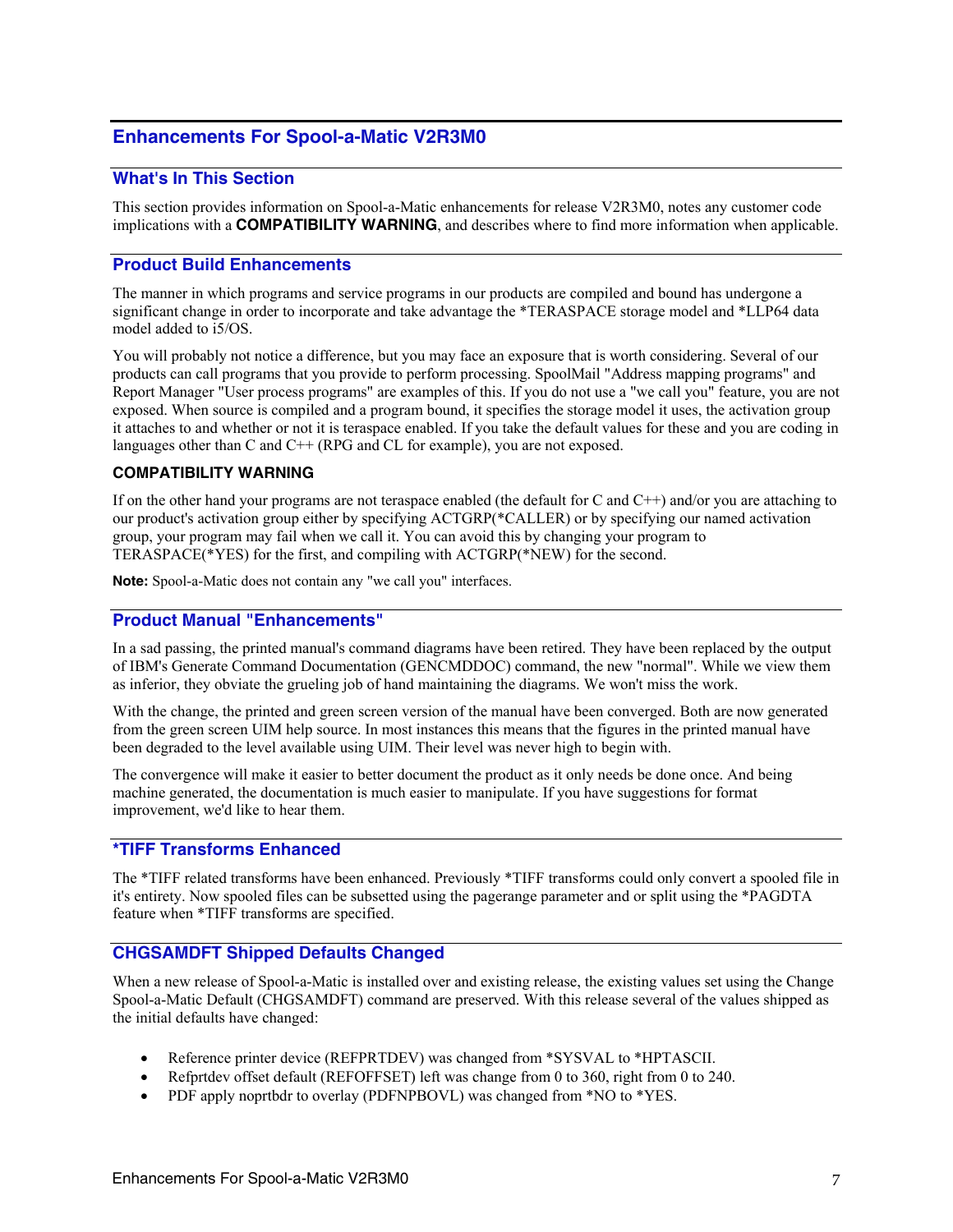The change was made to match the "most likely new installation configuration" which has changed over time.

#### <span id="page-7-0"></span>**Final Form Text Generator Changes**

• Procedure FftLoadEndPage() generates MCH3601 or MCH0601 when a sequence of blank pages is converted. The number of sequential blank pages to cause the failure varies with the spooled file lines per page and can be as few as 900 pages with page length 66 lines.

#### <span id="page-7-1"></span>**Font Processor Changes**

- Internal font tables erroneously mapped character set C0S0CB12 to Fgid 108 instead of Fgid 110 resulting in missing bold attribute in some instances.
- F:OCA data stream processor now processes HSF (Horizontal Scale Factor) triplet for MCF (Map Coded Font 2) SFI. These can be found in overlays created using InfoPrint Designer. Function added to retrieve scale.
- Corrected sizing of the bolded counterpart of a font selected by the SCS command SFG which is imbedded (\*FGID).

#### <span id="page-7-2"></span>**Graphic Object Processing Changes**

 Chained command sequences that contain an interior begin segment command resulted in extraneous lines. Interior begin segment commands are now treated as NOOPs.

#### <span id="page-7-3"></span>**HTML Generator Changes**

• Procedure HtmLoadEndPage() generates MCH3601 or MCH0601 when a sequence of blank pages is converted. The number of sequential blank pages to cause the failure varies with the spooled file lines per page and can be as few as 8 pages with page length 66 lines.

#### <span id="page-7-4"></span>**MODCA Processor Changes**

- New export to retrieve the currently active Medium Descriptor.
- Wrong overlay was selected from formdef. Triplet FQN (Fully Qualified Name) now checks for a name that is less than 8 bytes when loading the DSNAM8 value, and blank fills.
- MO:DCA data stream processor now processes HSF (Horizontal Scale Factor) triplet for MCF (Map Coded Font 2) SFI. These can be found in overlays created using InfoPrint Designer.

#### <span id="page-7-5"></span>**National Language Support Component Changes**

Added new simple string conversion function export.

#### <span id="page-7-6"></span>**PDF Generator Changes**

- Function used to test IBM-MMR images for end of file markers was corrected to avoid long distance bit tests outside the range of tstbit() function.
- Now correctly position logical page on medium when the page and medium use differing units of measure. Though rare overall, the situation is most often associated with custom form definitions.
- Replicate Patterns was mishandled. End IIM image now turns off the Drawing Pattern switch for Replicate Patterns.
- The precision of type 3 font character size scaling was increased from 2 decimal places to 3. Characters at the end of long sequences are now more accurately positioned.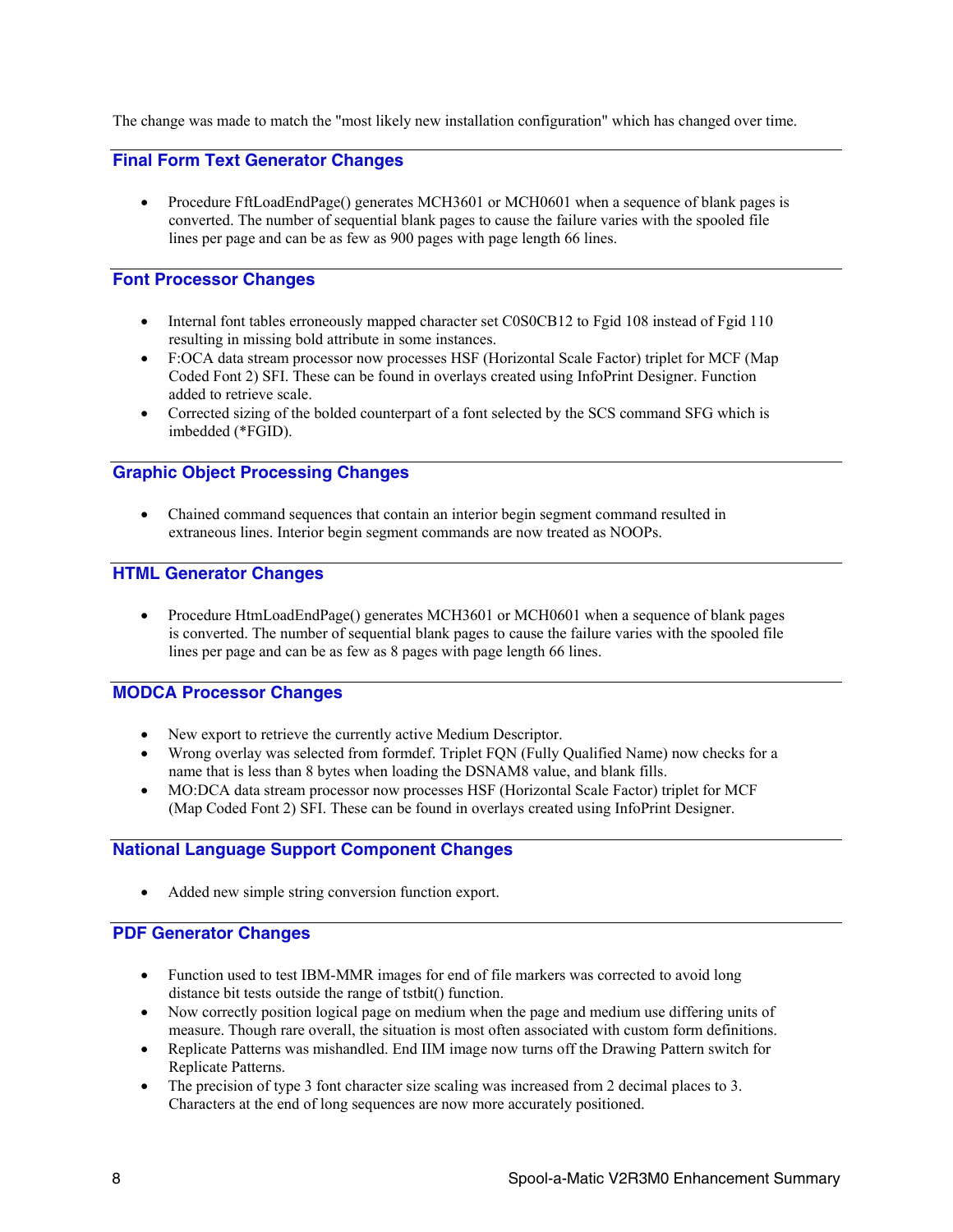- IBM-MMR images whose end of file marker spans the underlying structured fields were being mishandled resulting in PDF0063 TIFFax error and failed conversion.
- IBM-MMR images now converted to PDF as uncompressed images instead of CCITTFaxDecode.
- Graphic Object Content Architecture fractional line widths, in all cases, and line widths at resolutions other than 1440ths were rendered incorrectly. Generally the lines produced were thinner than specified.
- Font and print text processing now honors HSF (Horizontal Scale Factor) specified on fonts in AFPDS spooled files, overlays and page segments.
- USPS IMB Barcode HRI distance from symbol reduced.
- USPS IMB Barcode generated inline instead of as document Xobject.
- Handling of corrupt G4-MMR images corrected.
- Fix for corrupt G4-MMR images introduced potential pointer not set failure.
- Processing has been added for United States Postal Service (USPS) Intelligent Mail Barcode (IMB) aka. 4-state customer barcode. Initial support is for OPTIMAL symbol length (2.9 inches).
- Intelligent Mail Barcode (IMB) processing extended to support SMALL variant (2.667 inches). Support also added for optional HRI (Human Readable Information) above or below.
- Processing has been added for object-type \*TIFF files specified on the DDS AFPRSC() keyword. \*TIFF files stored in the integrated file system and included in a spooled file now appear in the generated PDF.
- ToUnicode CMap stream object erroneously omitted for \*TYPE3 and \*TRUETYPE embedded fonts under some circumstances resulting in PDF/A that does not meet standard and resulting in text operations such as cut and paste giving unusable results.
- ToUnicode CMap stream object now included for \*TYPE1 embedded fonts to insure that even ill behaved fonts can be accurately handled by Adobe Acrobat.
- Mapping of obscure font FGIDs to PDF builtin fonts now always produces a result and hence bold is always honored.
- Missing function return caused random conversion failures on some systems.
- Removed erroneous error messages generated for spooled files with underline during most PDF conversions.

#### <span id="page-8-0"></span>**Program Distribution Changes**

- Additional manual sections with product usage information added.
- Menu option to 'Verify the product is installed correctly CHKPRDOPT' now specifies CHKSIG(\*NONE). Since we digitally sign our objects but most customers do not install our digital certificates, the option gave unnecessarily alarming results. If you have installed our digital certificates, you can run a complete check using:

```
CHKPRDOPT PRDID(2A55SAM) RLS(V2R3M0) CHKSIG(*ALL)
```
- Added function to retrieve a product's installed home directory coded in the requesting job's default ccsid.
- Added function to produce a system wide unique temporary file name. The file is in the product installed home directory's /tmp folder unless /tmp contains variant EBCDIC, as is the case for Japanese ccsid 5026 jobs. In this case the file is placed in the system /tmp directory using a /TMP name.

### <span id="page-8-1"></span>**RTF Generator Changes**

• Procedure RtfLoadEndPage() generates MCH3601 or MCH0601 when a sequence of blank pages is converted. The number of sequential blank pages to cause the failure varies with the spooled file lines per page and can be as few as 3 pages with page length 66 lines.